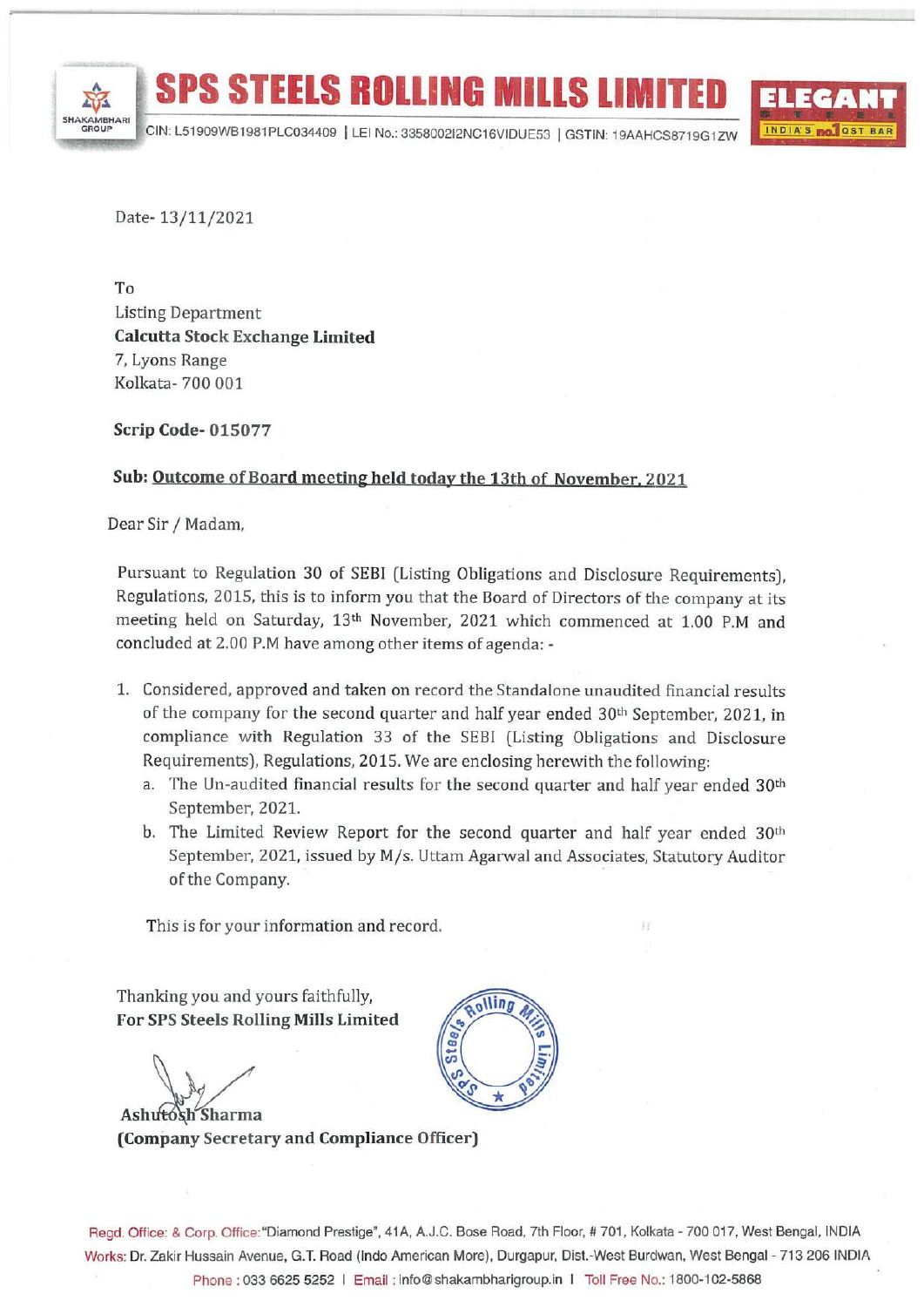

**Uttam Agarwal & Associates** Chartered Accountants **Branch Office** 101B, Rastraguru Avenue (Nager Bazar), Kolkata 700 029 Ph.: +91 33 2559 6032 Mob.: +91 98300 87038 Email: cauttam@uaassociates.com

To. The Board of Directors, SPS Steels Rolling Mills Ltd

Dear Sir/s.

## **LIMITED REVIEW REPORT**

We have reviewed the accompanying statement of Unaudited Financial Results of SPS Steels Rolling Mills Ŧ. Limited for the quarter and year to date ended September 30, 2021, being submitted by the company pursuant to the requirements of Regulation 33 of SEBI (Listing Obligations and Disclosure Requirements) Regulations, 2015 read with circular no. CIR/CFD/FAC/62/2016 dated 5<sup>th</sup> July, 2016.

The statement which is the responsibility of the Company's management and approved by the Board of Directors has been prepared in accordance with the recognition and measurement principles laid down in Indian Accounting Standard 34 (Ind AS 34) "Interim Financial Reporting" prescribed under section 133 of the Companies Act, 2013, read with rule 3 of Companies (Indian Accounting Standards) Rules, 2015, and the Circular. Our responsibility is to issue a report on these financial statements based on our review.

- We conducted our review in accordance with the Standard on Review Engagement (SRE) 2410, "Engagements to  $\overline{2}$ . Review Financial Statements" issued by the Institute of Chartered Accountants of India. This Standard requires that we plan and perform the review to obtain moderate assurance as to whether the financial statements are free of material misstatements. A review is limited primarily to inquiries to the Company personnel and analytical procedures applied to financial data and thus provide less assurance than an audit. We have not performed an audit and accordingly, we do not express an audit opinion.
- Based on our review conducted as above, nothing has come to our attention that causes us to believe that the  $3.$ accompanying statement of unaudited financial results prepared in accordance with accounting standards and other recognized accounting practices and policies has not disclosed the information required to be disclosed in terms of Regulations 33 of the SEBI (Listing Obligations and Disclosure Requirements) Regulations, 2015 read with circular no. CIR/CFD/FAC/62/2016 dated 5<sup>th</sup> July, 2016 including the manner in which it is to be disclosed, or that it contains any material misstatement.

Our conclusion is not modified in respect of this matter.

For UTTAM AGARWAL & ASSOCIATES **Chartered Accountants** FRN: 322455E

Gaura

CA Gaurav Agarwal Partner MRN: 307455 UDIN: 21307455AAAAFX9548 Date: November 13, 2021 Place: Kolkata



Head Office: 72, Cotton Street, (2nd Floor), Kolkata - 700 007

Firm Regd. No: 322455E . PAN: AABFU7110J . GSTIN: 19AABFU7110J1Z4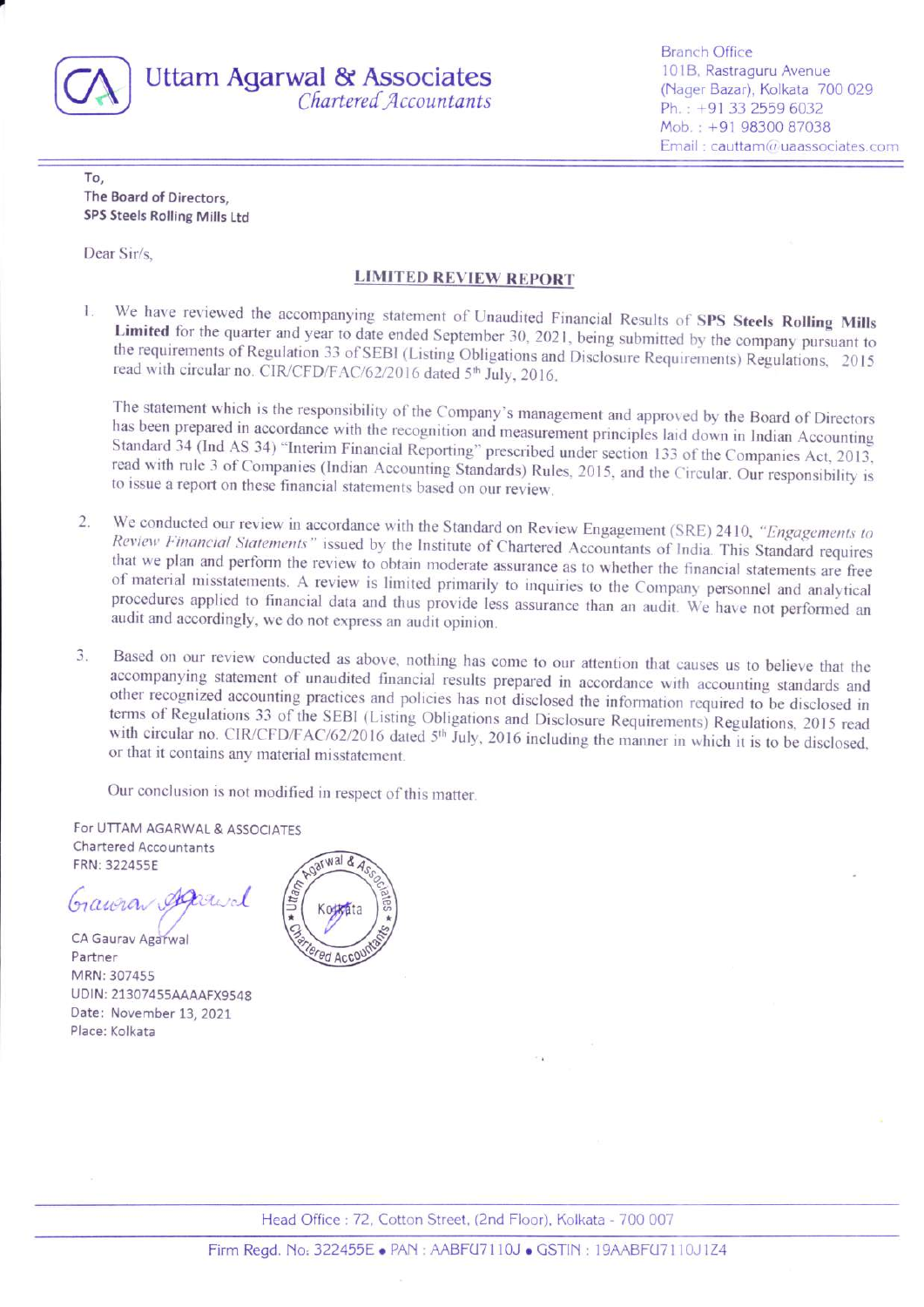SHAKAMBHARI

**SPS STEELS ROLLING MILLS LIMITED** 



CIN: L51909WB1981PLC034409 | LEI No.: 3358002I2NC16VIDUE53 | GSTIN: 19AAHCS8719G1ZW

| PART-1         |                                                                                                     |                      |             |             |                         |             | (Rupees' in Lacs) |
|----------------|-----------------------------------------------------------------------------------------------------|----------------------|-------------|-------------|-------------------------|-------------|-------------------|
| Sl. No.        | <b>Particulars</b>                                                                                  | <b>Quarter Ended</b> |             |             | <b>Six Months Ended</b> |             | <b>Year Ended</b> |
|                |                                                                                                     | 30.09.2021           | 30.06.2021  | 30.09.2020  | 30.09.2021              | 30.09.2020  | 31.03.2021        |
|                |                                                                                                     | (Unaudited)          | (Unaudited) | (Unaudited) | (Unaudited)             | (Unaudited) | (Audited)         |
|                | Revenue from operations<br>less : Duties & taxes on above                                           | 28,222.94            | 31,822.09   | 20,142.25   | 60,045.03               | 32,864.86   | 1,05,863.98       |
|                |                                                                                                     | $-4,348.47$          | $-5,004.65$ | $-3.185.13$ | $-9,353.12$             | $-5,204.91$ | $-16,147.05$      |
| Ш              | Net Revenue from operations<br>Other income                                                         | 23,874.48            | 26,817.43   | 16,957.12   | 50,691.91               | 27,659.95   | 89,716.94         |
| Ш              |                                                                                                     | 0.00                 | 37.10       |             | 37.11                   |             | 280.01            |
| IV             | Total income $(1 + 11)$                                                                             | 23,874.48            | 26,854.53   | 16,957.12   | 50,729.01               | 27,659.95   | 89,996.94         |
| v              | <b>Expenses</b>                                                                                     |                      |             |             |                         |             |                   |
|                | Cost of materials consumed                                                                          | 16,335.25            | 12,393.35   | 6,098.38    | 28,728.61               | 12,975.46   | 52,413.32         |
|                | Purchase of stock-in-trade                                                                          | 1,556.66             | 11,033.69   | 1,213.81    | 12,590.35               | 1,881.12    | 11,957.47         |
|                | Changes in inventories of finished goods and stock-in-trade                                         | 1,310.39             | $-3,516.09$ | 3,650.56    | $-2,205.70$             | 2,819.20    | $-1,893.75$       |
|                |                                                                                                     |                      |             |             |                         |             |                   |
|                | Employee benefits expense<br>Finance costs                                                          | 508.00               | 406.48      | 305.08      | 914.48                  | 570.12      | 1,635.62          |
|                |                                                                                                     | 513.22               | 574.13      | 625.81      | 1,087.35                | 1,216.20    | 2,402.84          |
|                | Depreciation and amortisation expense<br>Other expenses                                             | 473.21               | 468.28      | 427.25      | 941.49                  | 854.49      | 1,875.46          |
|                |                                                                                                     | 2,612.60             | 4,153.43    | 4,360.66    | 6,766.03                | 6,826.37    | 17,852.14         |
|                | <b>Total expenses (IV)</b>                                                                          | 23,309.34            | 25,513.27   | 16,681.54   | 48,822.61               | 27,142.96   | 86,243.10         |
|                | Profit/ (loss) before exceptional items and tax (III-IV)                                            | 565.14               | 1,341.27    | 275.57      | 1,906.41                | 517.00      | 3,753.84          |
| V <sub>1</sub> | <b>Exceptional items</b><br>Profit/ (loss) before tax                                               |                      |             |             |                         |             |                   |
| VII            |                                                                                                     | 565.14               | 1,341.27    | 275.57      | 1,906.41                | 517.00      | 3,753.84          |
|                | Tax expense:<br>Current tax                                                                         |                      |             |             |                         |             |                   |
|                | Deferred tax                                                                                        |                      |             |             |                         |             |                   |
| VIII           | Profit / (loss) for the year (V-VI)                                                                 |                      |             |             |                         |             |                   |
|                |                                                                                                     | 565.14               | 1,341.27    | 275.57      | 1,906.41                | 517.00      | 3,753.84          |
|                | Other comprehensive income (net of tax)<br>A. Items that will not be reclassified to profit or loss |                      |             |             |                         |             |                   |
|                | (a) Remeasurements of defined benefit liability/ (asset)                                            |                      |             |             |                         |             |                   |
|                | (b) Equity Instrument at fair value through OCI                                                     |                      |             |             |                         |             |                   |
|                | Net other comprehensive income not to be reclassified                                               |                      |             |             |                         |             |                   |
|                | B. Items that will be reclassified to profit or loss                                                |                      |             |             |                         |             |                   |
| IX             | Other comprehensive income                                                                          |                      |             |             |                         |             |                   |
|                |                                                                                                     |                      |             |             |                         |             | 28.02             |
| x              | Total comprehensive income for the year (VII+VIII)                                                  | 565.14               | 1,341.27    | 275.57      | 1.906.41                | 517.00      | 3,781.86          |
| XI             | Earnings per equity share                                                                           |                      |             |             |                         |             |                   |
|                | [Face value of equity share Rs. 10 each (previous year Rs. 10 each)]                                |                      |             |             |                         |             |                   |
|                | Basic                                                                                               |                      |             |             |                         |             |                   |
|                | Diluted                                                                                             | 1.13                 | 2.68        | 0.55        | 3.81                    | 1.03        | 7.56              |
|                |                                                                                                     | 1.13                 | 2.68        | 0.55        | 3.81                    | 1.03        | 7.56              |

Statement of Classedal Deside food and



Regd. Office: & Corp. Office: "Diamond Prestige", 41A, A.J.C. Bose Road, 7th Floor, #701, Kolkata - 700 017, West Bengal, INDIA Works: Dr. Zakir Hussain Avenue, G.T. Road (Indo American More), Durgapur, Dist.-West Burdwan, West Bengal - 713 206 INDIA Phone: 033 6625 5252 | Email: info@shakambharigroup.in | Toll Free No.: 1800-102-5868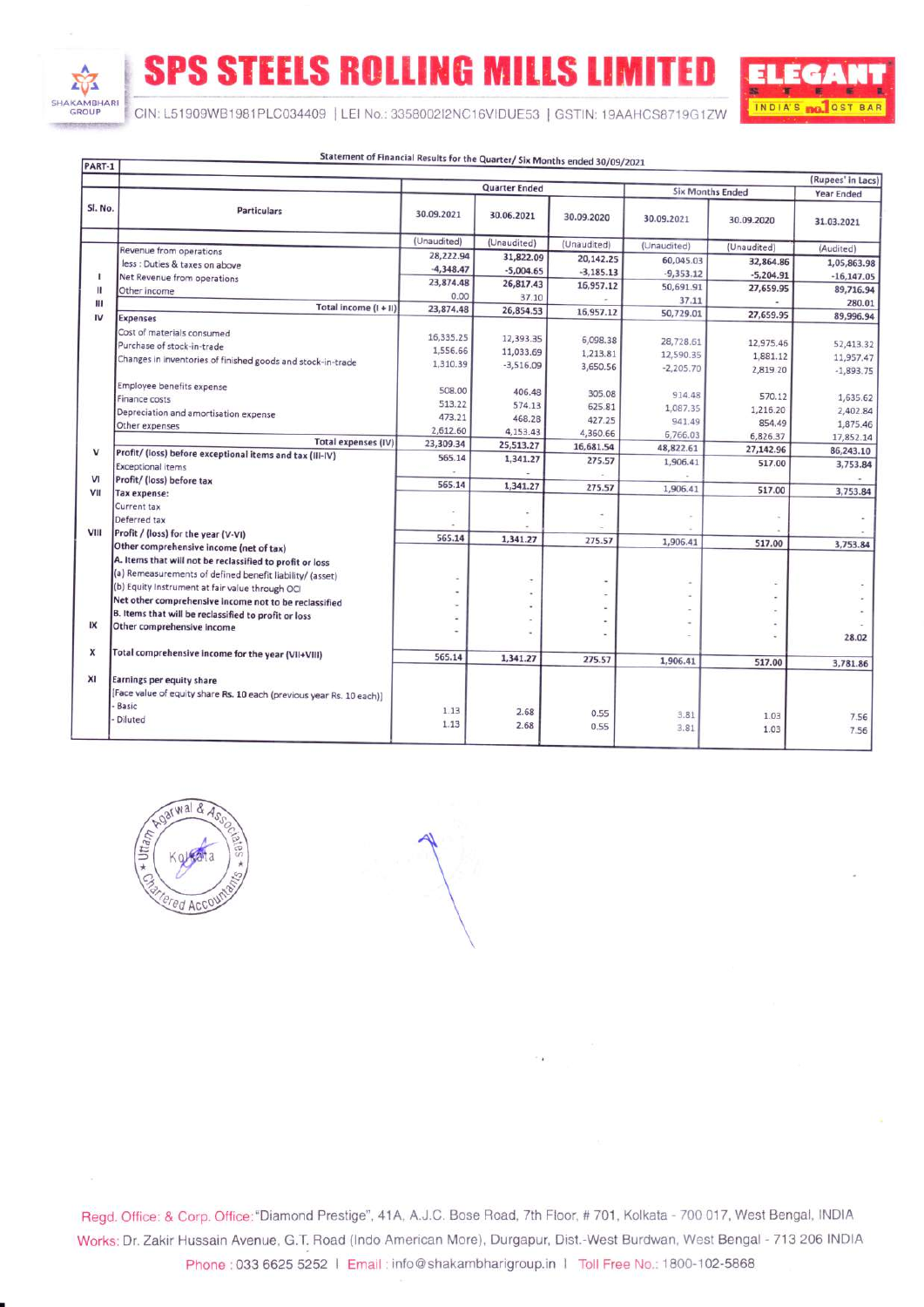**SPS STEELS ROLLING MILLS LIMITED** 

CIN: L51909WB1981PLC034409 | LEI No.: 3358002I2NC16VIDUE53 | GSTIN: 19AAHCS8719G1ZW

Amount in Bellevine



natwal &

**CO ACCOU** 

# 2) Statement of Assets and Liabilities as at 30/09/2021

SHAKAMBHARI

| <b>Particulars</b>                   | 30.09.2021               | 31.03.2021 |  |
|--------------------------------------|--------------------------|------------|--|
|                                      | (Unaudited)              | (Audited)  |  |
| <b>ASSETS</b>                        |                          |            |  |
| (1) Non-current assets               |                          |            |  |
| (a) Property, plant and equipment    |                          |            |  |
| (b) Capital work-in-progress         | 16,378.77<br>4,146.21    | 17,371.78  |  |
| (c) Intangible Asset                 | 1.78                     | 2,747.97   |  |
| (d) Financial assets                 |                          | 2.09       |  |
|                                      | 623.38                   | 857.79     |  |
| Other financial assets               | 1,140.87                 | 1,105.07   |  |
| (e) Other non-current assets         | 868.55                   | 861.55     |  |
| <b>Total Non-current assets</b>      | 23,159.59                | 22,946.27  |  |
|                                      |                          |            |  |
| (2) Current assets                   |                          |            |  |
| (a) Inventories                      | 10,763.52                | 6,934.65   |  |
| (b) Financial assets                 |                          |            |  |
| (i) Trade receivables                | 14,463.02                | 18,910.68  |  |
| (ii) Cash and cash equivalents       | 15.56                    | 36.05      |  |
| (iii) Other financial assets         | 763.00                   | 353.14     |  |
| (c) Current tax assets (net)         | 242.47                   | 202.06     |  |
| (d) Other current assets             | 6,518.57                 | 5,376.13   |  |
| <b>Total Current assets</b>          | 32,766.13                | 31,812.71  |  |
| <b>TOTAL ASSETS</b>                  | 55,925.73                | 54,758.98  |  |
| <b>EQUITY AND LIABILITIES</b>        |                          |            |  |
| Equity                               |                          |            |  |
| (a) Equity share capital             |                          |            |  |
| (b) Other equity                     | 5,000.00                 | 5,000.00   |  |
| <b>Total Equity</b>                  | 14,091.28                | 12,184.87  |  |
|                                      | 19,091.28                | 17,184.87  |  |
| Liabilities                          |                          |            |  |
| (1) Non-current liabilities          |                          |            |  |
| (a) Financial liabilities            |                          |            |  |
| (i) Borrowings                       | 22,639.13                | 19,486.07  |  |
| (b) Provisions                       | 197.82                   | 207.69     |  |
| <b>Total Non-current liabilities</b> | 22,836.95                | 19,693.76  |  |
| (2) Current liabilities              |                          |            |  |
|                                      |                          |            |  |
| (a) Financial liabilities            |                          |            |  |
| (i) Borrowings                       | 2,346.69                 | 5,619.39   |  |
| (ii) Trade payables                  | 6,931.97<br>$^{\circ}$ 4 | 7,945.29   |  |
| (iii) Other financial liabilities    | 3,525.61                 | 2,668.00   |  |
| (b) Other current liabilities        | 1,179.37                 | 1,633.80   |  |
| (c) Provisions                       | 13.85                    | 13.85      |  |
| <b>Total Current liabilities</b>     | 13,997.49                | 17,880.34  |  |
| TOTAL EQUITY AND LIABILITIES         | 55,925.73                |            |  |

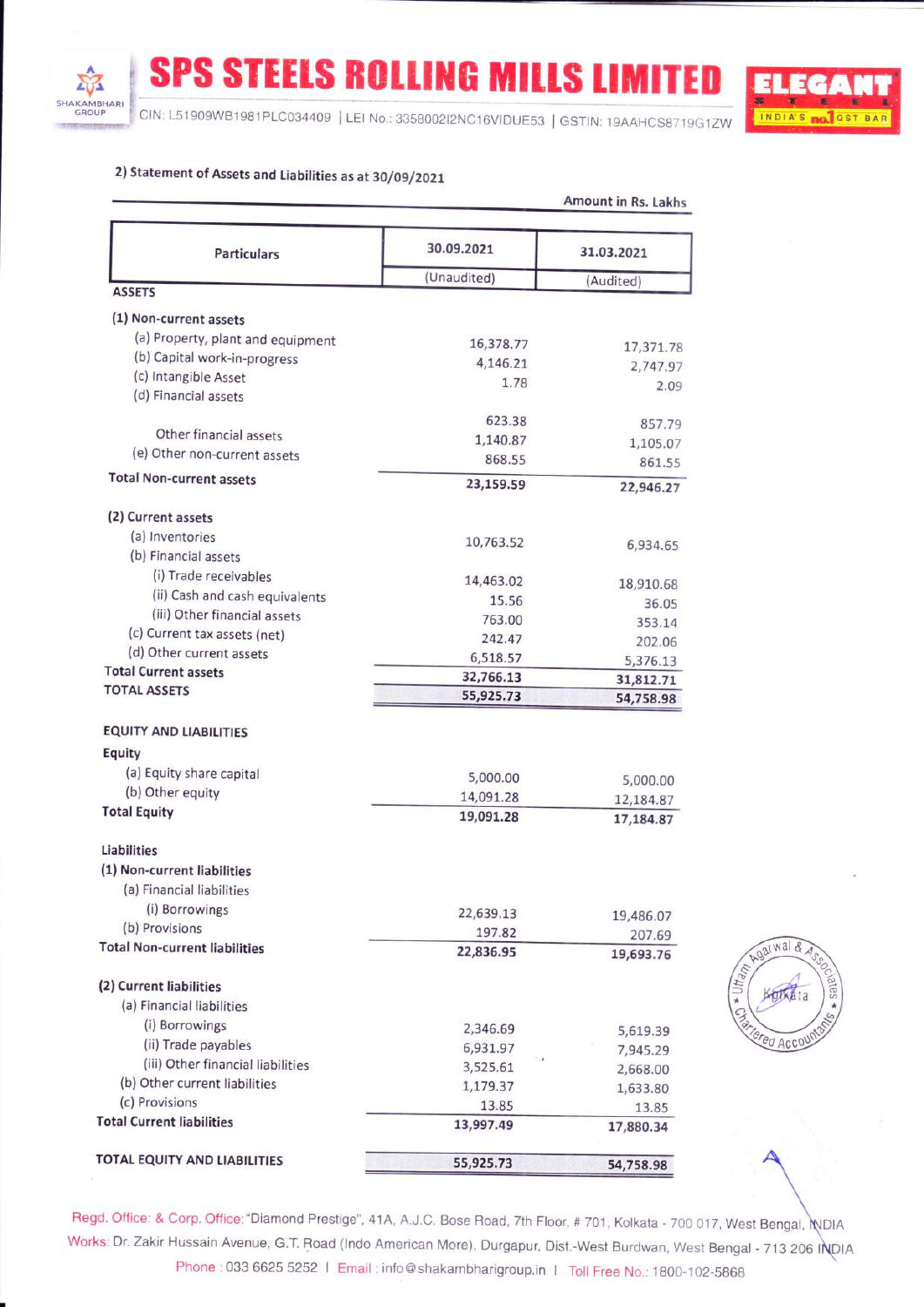SPS STEELS ROLLING MILLS LIMITED

### 3) Cash flow statement for the period ended 30th September 2021

Period ended Year ended 30th September 202L 31st March 2O2L Cash flow from operating activities  $\overline{A}$ Profit Before Tax 1,905.41 3,753.84 Adjustment for :lnterest income -7.78 -103.95 Depreciation and amortisation expense 94L.49 L,875.46 Finance costs 1,097.35 2,402.84 Allowance for doubtful debts (expense) 1,965.47 Loss on sale of property, plant and equipments 2s.98 2,047.05 5,139.82 Operating profit before working capital changes 3,953.45 9,893.66 Adjustment For :- Trade receivables, loans, advances and other assets 2,952.55 -6,984.13 lnventories -3,929.95 -2,095.92 Trade payables, other liabilities and provisions  $-1,467.77$   $-2,444.09$ 3,482.42 -5,597.62 Cash generated from operatiions 1,509.37 4,295.04 lncome tax paid  $-40.41$ -76.56 Net Cash from operating activities 1,468.95 4,219.48  $\mathbf{R}$ Cash flow from investing activities Acquisition of property, plant and equipments & Capital Work-in-Progress -L,398.24 -2,700.45 Proceeds from sale of property, plant and equipments 25.85 (lncrease)/decrease in fixed deposits 234.4t  $-129.32$ lnterest received 7.78 103.95 Net cash used in investing activities  $-1,130.21$ -2,725.82 Cash flow from financing activities  $\mathbf{C}$ <sup>I</sup>ncrease/(decrease) in borrowings 728.11 876.96 lnterest paid -1,097.35  $-2.402.84$ Net cash used in financing activities  $-359.24$   $-1,525.88$ Net increase in cash & cash equivalents -20.49 -32.22 Cash & Cash equivalents at beginning of the year 35.0s 68.27 Cash & Cash equivalents at closing of the year 15.56 35.05

#### Note:

A

**SHAKAMBHARI GROUP** 

i) Statement of Cash Flow has been prepared under the indirect method as set out in Ind AS - 7 specified under section 133 of the Companies Act, 2013.

Acquisition of property, plant and equipment includes movements of capital work-in-progress (including capital advances) during the year.<br> $\sqrt{3^{N}N^{2}}$ ii)

iii) Figures in brackets indicate cash outflow.

Regd. Office: & Corp. Office: "Diamond Prestige", 41A, A.J.C. Bose Road, 7th Floor, #1701, Kolkata - 700 017, West Bengal, INDIA Works: Dr. Zakir Hussain Avenue, G.T. Road (Indo American More), Durgapur, Dist.-West Burdwan, West Bengal - 713 206 INDIA Phone : 033 6625 5252 | Email : info@shakambharigroup.in | Toll Free No.: 1800-102-5868



Amount in Rs. Lakhs

S al